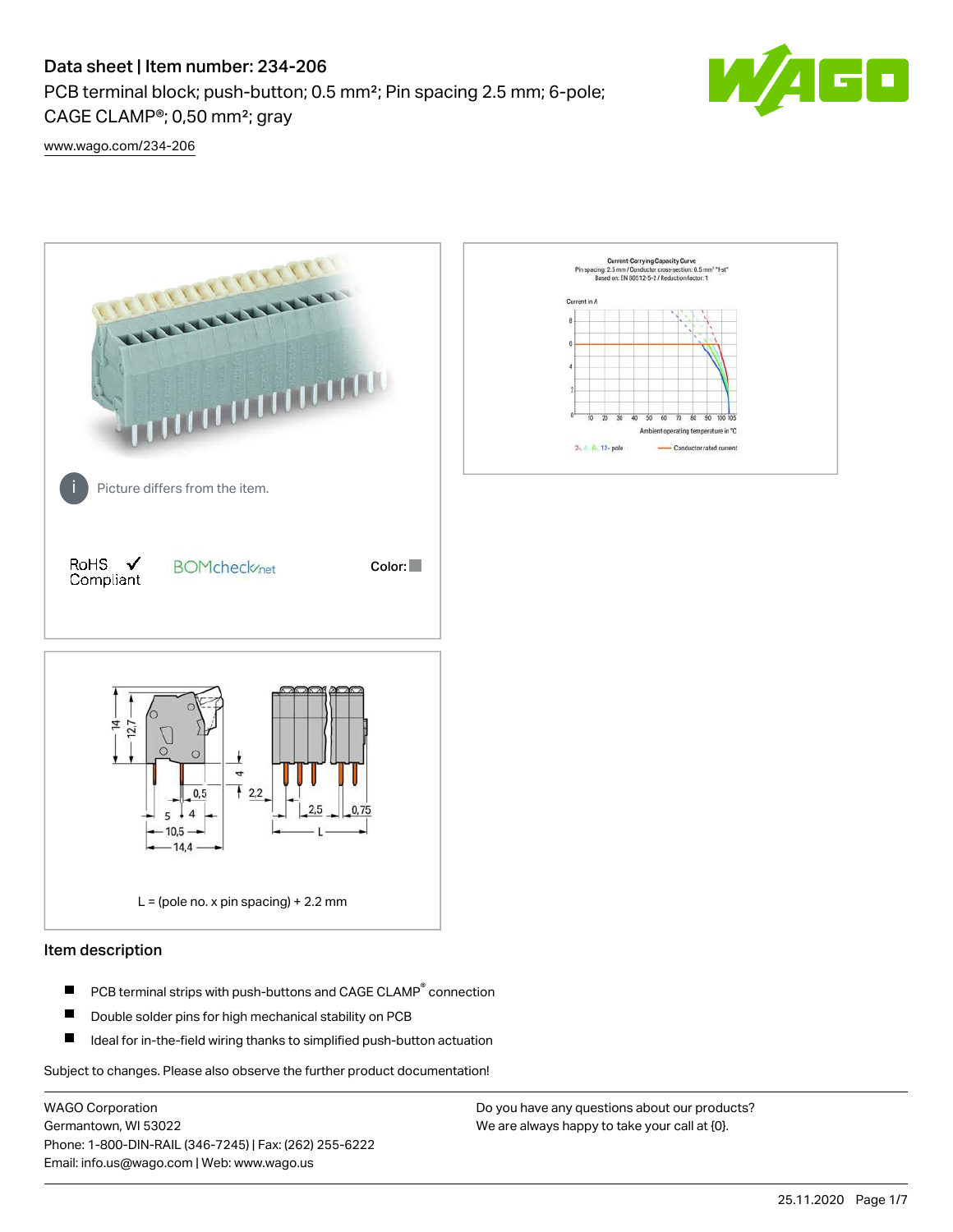

**Convenient, tool-free operation** 

# Data

Electrical data

## Ratings per IEC/EN 60664-1

| Ratings per                 | IEC/EN 60664-1                                                        |
|-----------------------------|-----------------------------------------------------------------------|
| Rated voltage (III / 3)     | 63 V                                                                  |
| Rated surge voltage (III/3) | $2.5$ kV                                                              |
| Rated voltage (III/2)       | 160 V                                                                 |
| Rated surge voltage (III/2) | $2.5$ kV                                                              |
| Nominal voltage (II/2)      | 320 V                                                                 |
| Rated surge voltage (II/2)  | $2.5$ kV                                                              |
| Rated current               | 6A                                                                    |
| Legend (ratings)            | $(III / 2)$ $\triangle$ Overvoltage category III / Pollution degree 2 |

# Ratings per UL 1059

| Approvals per                  | UL 1059 |
|--------------------------------|---------|
| Rated voltage UL (Use Group B) | 150 V   |
| Rated current UL (Use Group B) |         |

# Ratings per CSA

| Approvals per                   | CSA   |
|---------------------------------|-------|
| Rated voltage CSA (Use Group B) | 150 V |
| Rated current CSA (Use Group B) |       |

## Connection data

| Connection technology                             | CAGE CLAMP <sup>®</sup>                |
|---------------------------------------------------|----------------------------------------|
| Actuation type                                    | Push-button                            |
| Solid conductor                                   | $0.080.5$ mm <sup>2</sup> / 28  20 AWG |
| Fine-stranded conductor                           | $0.080.5$ mm <sup>2</sup> / 28  20 AWG |
| Fine-stranded conductor; with insulated ferrule   | $0.25 \text{ mm}^2$                    |
| Fine-stranded conductor; with uninsulated ferrule | $0.25 \text{ mm}^2$                    |
| Strip length                                      | $56$ mm $/ 0.20.24$ inch               |
| Conductor connection direction to PCB             | 90°                                    |
| Pole No.                                          | 6                                      |

Subject to changes. Please also observe the further product documentation!

| WAGO Corporation                                       | Do you have any questions about our products? |
|--------------------------------------------------------|-----------------------------------------------|
| Germantown. WI 53022                                   | We are always happy to take your call at {0}. |
| Phone: 1-800-DIN-RAIL (346-7245)   Fax: (262) 255-6222 |                                               |
| Email: info.us@wago.com   Web: www.wago.us             |                                               |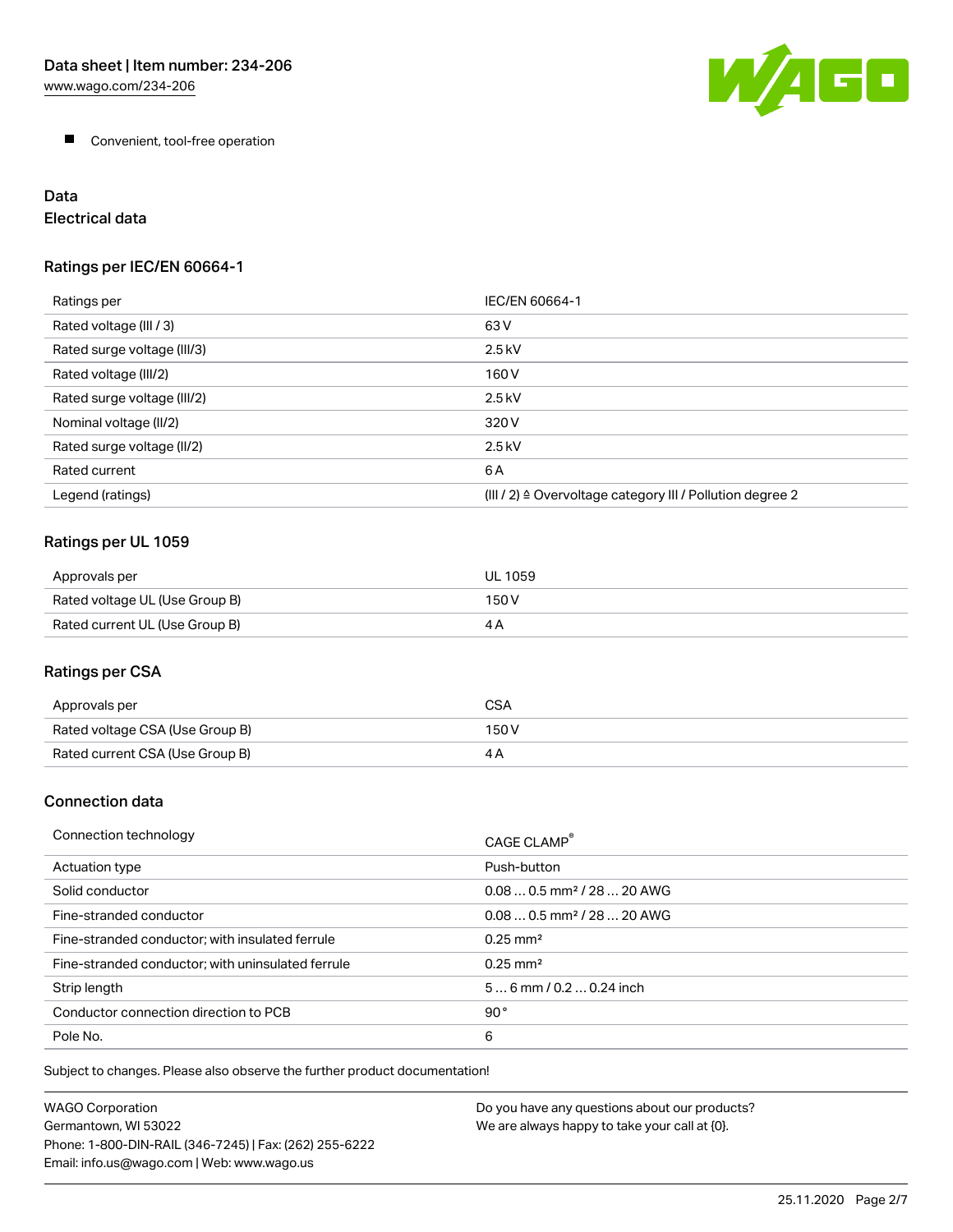## Data sheet | Item number: 234-206

[www.wago.com/234-206](http://www.wago.com/234-206)



| Total number of connection points |  |
|-----------------------------------|--|
| Total number of potentials        |  |
| Number of connection types        |  |
| Number of levels                  |  |

#### Physical data

| Pin spacing                          | 2.5 mm / 0.098 inch  |
|--------------------------------------|----------------------|
| Width                                | 17.2 mm / 0.677 inch |
| Height                               | 18 mm / 0.709 inch   |
| Height from the surface              | 14 mm / 0.551 inch   |
| Depth                                | 14.4 mm / 0.567 inch |
| Solder pin length                    | 4 mm                 |
| Solder pin dimensions                | $0.5 \times 0.75$ mm |
| Drilled hole diameter with tolerance | $11^{(+0.1)}$ mm     |

## PCB contact

| PCB contact                         | тнт                                      |
|-------------------------------------|------------------------------------------|
| Solder pin arrangement              | over the entire terminal strip (in-line) |
| Number of solder pins per potential |                                          |

#### Material Data

| Color                       | gray                                  |
|-----------------------------|---------------------------------------|
| Material group              |                                       |
| Insulation material         | Polyamide (PA66)                      |
| Flammability class per UL94 | V <sub>0</sub>                        |
| Clamping spring material    | Chrome nickel spring steel (CrNi)     |
| Contact material            | Electrolytic copper $(E_{\text{Cl}})$ |
| Contact plating             | tin-plated                            |
| Fire load                   | 0.046 MJ                              |
| Weight                      | 3.1 <sub>g</sub>                      |
|                             |                                       |

#### Environmental Requirements

| Limit temperature range | -60  +105 °C |
|-------------------------|--------------|
|-------------------------|--------------|

Subject to changes. Please also observe the further product documentation!

WAGO Corporation Germantown, WI 53022 Phone: 1-800-DIN-RAIL (346-7245) | Fax: (262) 255-6222 Email: info.us@wago.com | Web: www.wago.us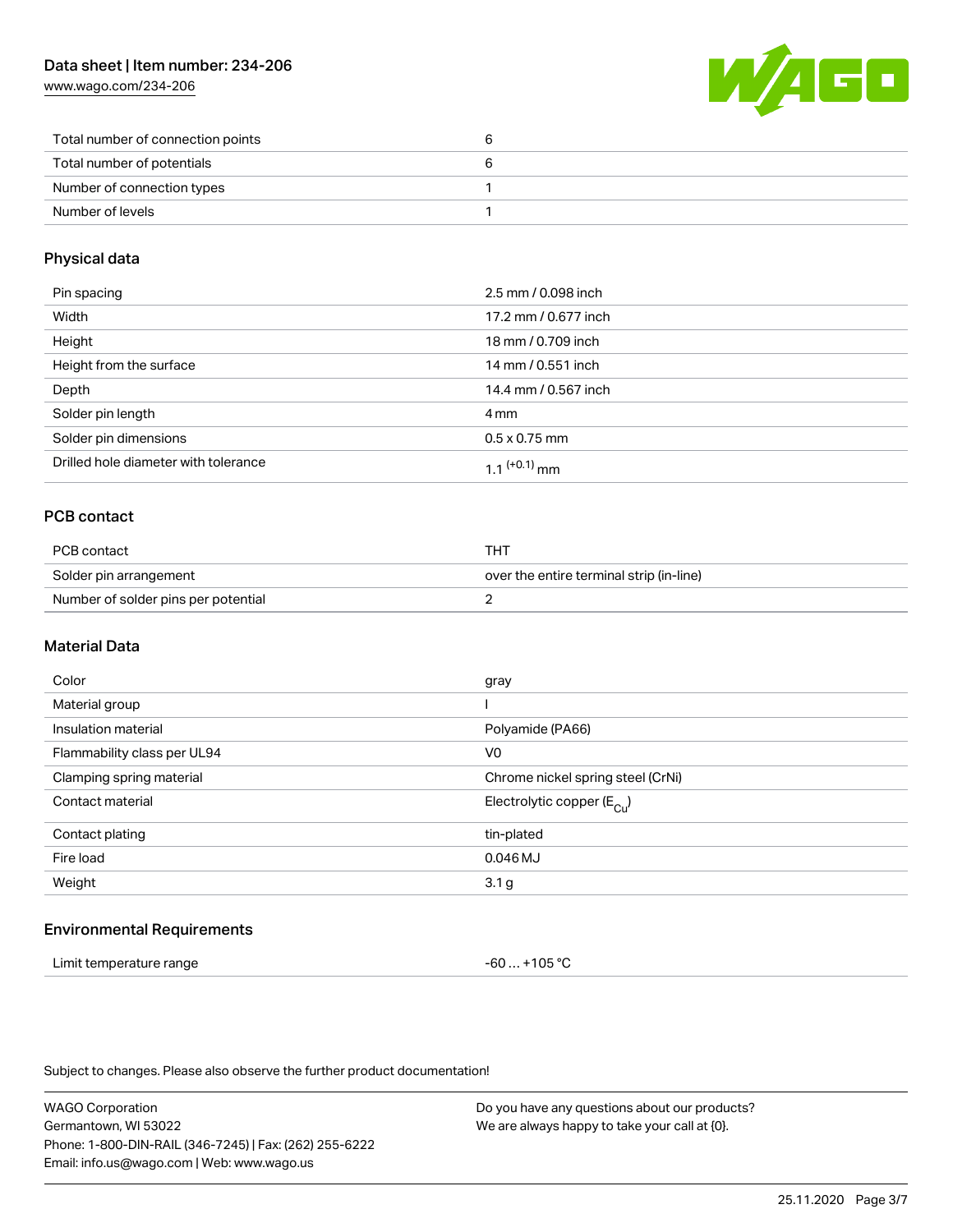

#### Commercial data

| Product Group         | 4 (Printed Circuit) |
|-----------------------|---------------------|
| Packaging type        | <b>BOX</b>          |
| Country of origin     | CН                  |
| <b>GTIN</b>           | 4044918651523       |
| Customs tariff number | 85369010000         |

#### Approvals / Certificates

#### Country specific Approvals

|            |                                              |                                 | Certificate               |
|------------|----------------------------------------------|---------------------------------|---------------------------|
| Logo       | Approval                                     | <b>Additional Approval Text</b> | name                      |
|            | <b>CCA</b><br>DEKRA Certification B.V.       | EN 60998                        | NTR <sub>NL</sub><br>6946 |
| KEMA       | <b>CCA</b><br>DEKRA Certification B.V.       | EN 60998                        | 2153951.01                |
|            | <b>CCA</b><br>DEKRA Certification B.V.       | EN 60947-7-4                    | NTR <sub>NL</sub><br>7787 |
|            | <b>CSA</b><br>DEKRA Certification B.V.       | C22.2                           | 1465035                   |
| <b>EMA</b> | <b>KEMA/KEUR</b><br>DEKRA Certification B.V. | EN 60947-7-4                    | 71-111042                 |

#### Ship Approvals

| Logo          | Approval            | <b>Additional Approval Text</b> | Certificate<br>name |
|---------------|---------------------|---------------------------------|---------------------|
| 0             | BV                  | IEC 60998                       | 11915/D0            |
| <b>BUREAU</b> | Bureau Veritas S.A. |                                 | BV                  |

#### UL-Approvals

Subject to changes. Please also observe the further product documentation!

| WAGO Corporation                                       | Do you have any questions about our products? |
|--------------------------------------------------------|-----------------------------------------------|
| Germantown, WI 53022                                   | We are always happy to take your call at {0}. |
| Phone: 1-800-DIN-RAIL (346-7245)   Fax: (262) 255-6222 |                                               |
| Email: info.us@wago.com   Web: www.wago.us             |                                               |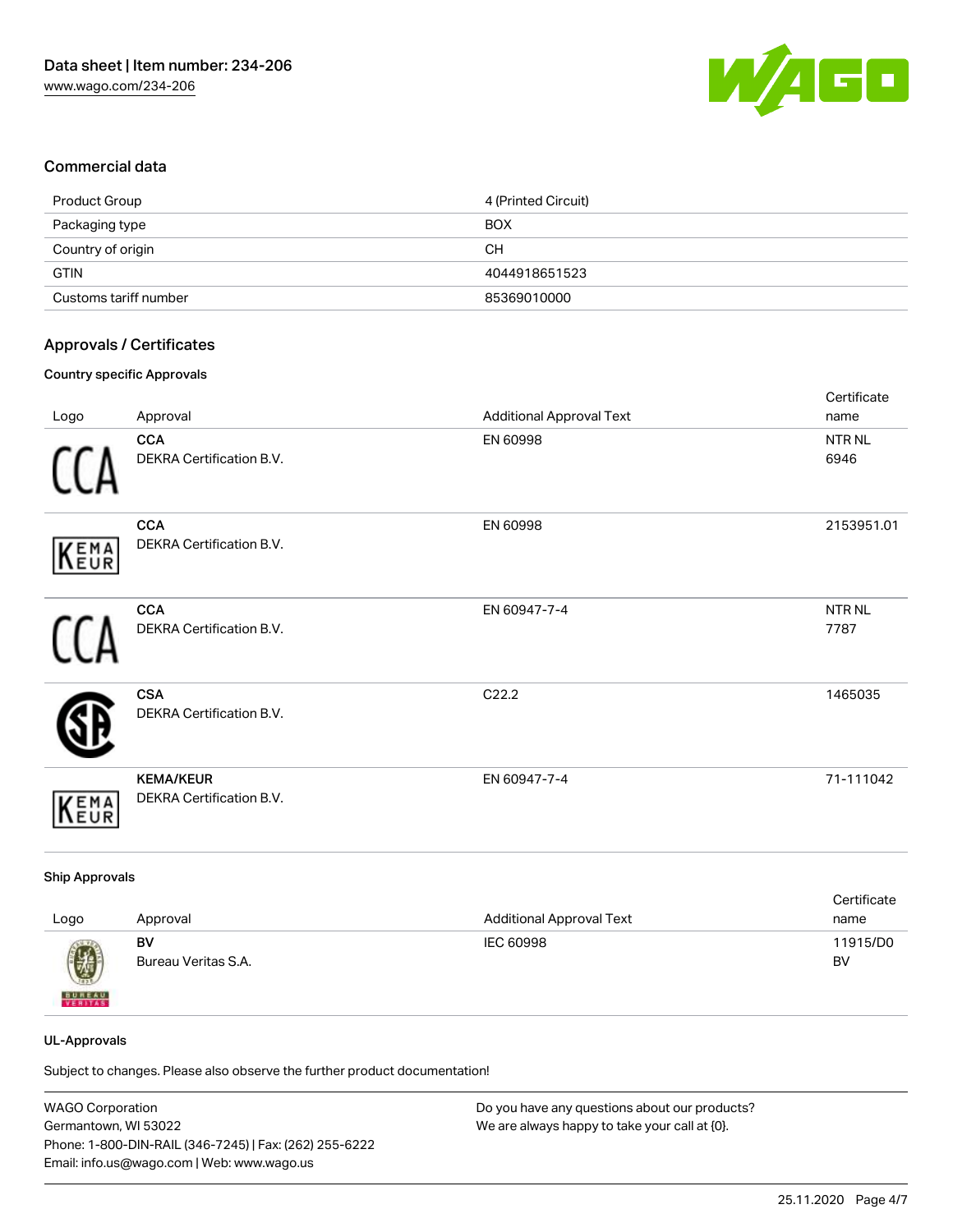G O

| Logo         | Approval                      | <b>Additional Approval Text</b> | Certificate<br>name |
|--------------|-------------------------------|---------------------------------|---------------------|
| p            | UL                            | <b>UL 1059</b>                  | 20190731-           |
| $\mathbf{r}$ | UL International Germany GmbH |                                 | E45172              |

#### Compatible products

|         | Item no.: 210-648                                                                                       | www.wago.com/210-648                 |
|---------|---------------------------------------------------------------------------------------------------------|--------------------------------------|
|         | Operating tool; Blade: 2.5 x 0.4 mm; with a partially insulated shaft; angled; short                    |                                      |
|         | Item no.: 210-719                                                                                       |                                      |
|         | Operating tool; Blade: 2.5 x 0.4 mm; with a partially insulated shaft                                   | www.wago.com/210-719                 |
| ferrule |                                                                                                         |                                      |
|         | Item no.: 216-131                                                                                       |                                      |
|         | Ferrule; Sleeve for 0.25 mm <sup>2</sup> / AWG 24; uninsulated; electro-tin plated; silver-colored      | www.wago.com/216-131                 |
|         | Item no.: 216-151                                                                                       |                                      |
|         | Ferrule; Sleeve for 0.25 mm <sup>2</sup> / AWG 24; uninsulated; electro-tin plated                      | www.wago.com/216-151                 |
|         | Item no.: 216-301                                                                                       |                                      |
|         | Ferrule; Sleeve for 0.25 mm <sup>2</sup> / AWG 24; insulated; electro-tin plated; yellow                | www.wago.com/216-301                 |
|         | Item no.: 216-321                                                                                       |                                      |
|         | Ferrule; Sleeve for 0.25 mm <sup>2</sup> / AWG 24; insulated; electro-tin plated; yellow                | www.wago.com/216-321                 |
|         | Marking accessories                                                                                     |                                      |
|         | Item no.: 210-331/250-202                                                                               |                                      |
|         | Marking strips; as a DIN A4 sheet; MARKED; 1-16 (400x); Height of marker strip: 2.3 mm/0.091 in; Strip  | www.wago.com/210-331<br>$/250 - 202$ |
|         | length 182 mm; Horizontal marking; Self-adhesive; white                                                 |                                      |
|         | Item no.: 210-331/250-204                                                                               | www.wago.com/210-331                 |
|         | Marking strips; as a DIN A4 sheet; MARKED; 17-32 (400x); Height of marker strip: 2.3 mm/0.091 in; Strip | /250-204                             |
|         | length 182 mm; Horizontal marking; Self-adhesive; white                                                 |                                      |
|         | Item no.: 210-331/250-206                                                                               |                                      |
|         | Marking strips; as a DIN A4 sheet; MARKED; 33-48 (400x); Height of marker strip: 2.3 mm/0.091 in; Strip | www.wago.com/210-331<br>/250-206     |
|         | length 182 mm; Horizontal marking; Self-adhesive; white                                                 |                                      |
|         | Item no.: 210-331/250-207                                                                               | www.wago.com/210-331                 |
|         | Marking strips; as a DIN A4 sheet; MARKED; 1-48 (100x); Height of marker strip: 2.3 mm/0.091 in; Strip  | /250-207                             |
|         | length 182 mm; Horizontal marking; Self-adhesive; white                                                 |                                      |
|         |                                                                                                         |                                      |

# **Downloads**

## Documentation

Subject to changes. Please also observe the further product documentation!

WAGO Corporation Germantown, WI 53022 Phone: 1-800-DIN-RAIL (346-7245) | Fax: (262) 255-6222 Email: info.us@wago.com | Web: www.wago.us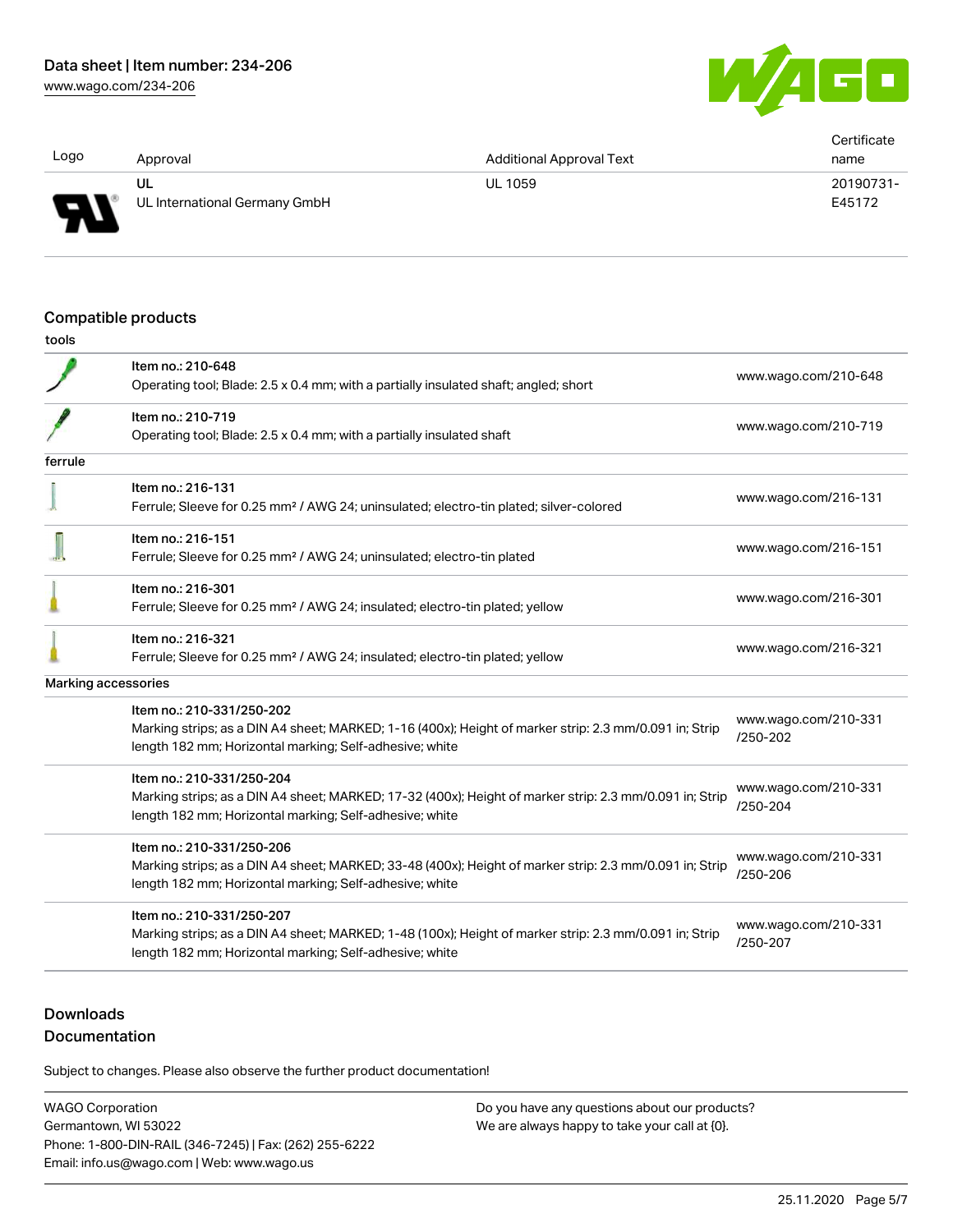

| <b>Additional Information</b>                                                                                                                                          |             |               |          |
|------------------------------------------------------------------------------------------------------------------------------------------------------------------------|-------------|---------------|----------|
| Technical explanations                                                                                                                                                 | Apr 3, 2019 | pdf<br>3.6 MB | Download |
| <b>CAD files</b>                                                                                                                                                       |             |               |          |
|                                                                                                                                                                        |             |               |          |
| CAD data                                                                                                                                                               |             |               |          |
| 2D/3D Models 234-206                                                                                                                                                   |             | <b>URL</b>    | Download |
| <b>CAE</b> data                                                                                                                                                        |             |               |          |
| EPLAN Data Portal 234-206                                                                                                                                              |             | <b>URL</b>    | Download |
| ZUKEN Portal 234-206                                                                                                                                                   |             | <b>URL</b>    | Download |
| <b>PCB Design</b>                                                                                                                                                      |             |               |          |
| Symbol and Footprint 234-206                                                                                                                                           |             | <b>URL</b>    | Download |
| CAx data for your PCB design, consisting of "schematic symbols and PCB footprints",<br>allow easy integration of the WAGO component into your development environment. |             |               |          |
| Supported formats:                                                                                                                                                     |             |               |          |
| ш<br>Accel EDA 14 & 15                                                                                                                                                 |             |               |          |
| ш<br>Altium 6 to current version                                                                                                                                       |             |               |          |
| ш<br>Cadence Allegro                                                                                                                                                   |             |               |          |
| П<br>DesignSpark                                                                                                                                                       |             |               |          |
| ш<br>Eagle Libraries                                                                                                                                                   |             |               |          |
| П<br>KiCad                                                                                                                                                             |             |               |          |
| $\blacksquare$<br><b>Mentor Graphics BoardStation</b>                                                                                                                  |             |               |          |
| ш<br>Mentor Graphics Design Architect                                                                                                                                  |             |               |          |
| H<br>Mentor Graphics Design Expedition 99 and 2000                                                                                                                     |             |               |          |
| ш<br>OrCAD 9.X PCB and Capture                                                                                                                                         |             |               |          |
| ш<br>PADS PowerPCB 3, 3.5, 4.X, and 5.X                                                                                                                                |             |               |          |
| П<br>PADS PowerPCB and PowerLogic 3.0                                                                                                                                  |             |               |          |
| ш<br>PCAD 2000, 2001, 2002, 2004, and 2006                                                                                                                             |             |               |          |
| ш<br>Pulsonix 8.5 or newer                                                                                                                                             |             |               |          |
| ш<br><b>STL</b>                                                                                                                                                        |             |               |          |
| 3D STEP                                                                                                                                                                |             |               |          |
| <b>TARGET 3001!</b>                                                                                                                                                    |             |               |          |

Subject to changes. Please also observe the further product documentation!

WAGO Corporation Germantown, WI 53022 Phone: 1-800-DIN-RAIL (346-7245) | Fax: (262) 255-6222 Email: info.us@wago.com | Web: www.wago.us